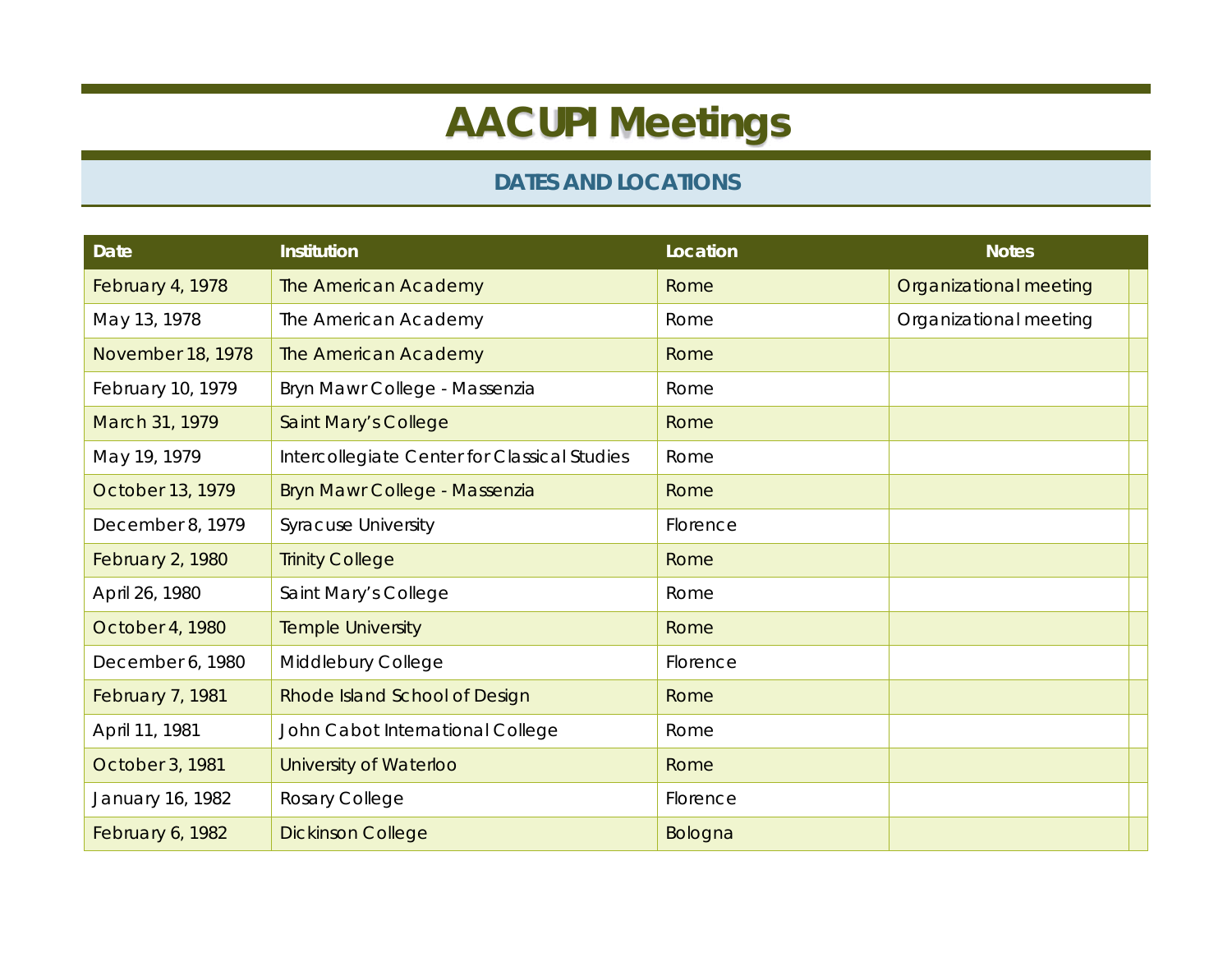| <b>Date</b>              | <b>Institution</b>                           | Location           | <b>Notes</b> |
|--------------------------|----------------------------------------------|--------------------|--------------|
| April 24, 1982           | Intercollegiate Center for Classical Studies | Rome               |              |
| October 30, 1982         | Saint Mary's College                         | Rome               |              |
| December 11, 1982        | <b>Syracuse University</b>                   | Florence           |              |
| <b>February 5, 1983</b>  | Rhode Island School of Design                | Rome               |              |
| November 19, 1983        | <b>Trinity College</b>                       | Rome               |              |
| February 4, 1984         | State University College at Buffalo          | Siena              |              |
| April 7, 1984            | University of California                     | Padua              |              |
| October 27, 1984         | <b>Associated Colleges of the Midwest</b>    | Florence           |              |
| February 2, 1985         | Dickinson College                            | Bologna            |              |
| April 20, 1985           | <b>California State University</b>           | Florence           |              |
| November 9, 1985         | Intercollegiate Center for Classical Studies | Rome               |              |
| <b>February 15, 1986</b> | <b>Georgetown University</b>                 | Fiesole (Florence) |              |
| April 26, 1986           | Florida State University                     | Florence           |              |
| October 25, 1986         | <b>University of Dallas</b>                  | Camaldoli          |              |
| February 15, 1987        | John Cabot International College             | Rome               |              |
| April 11, 1987           | <b>Middlebury College</b>                    | Florence           |              |
| October 3, 1987          | University of Dallas                         | Greve in Chianti   |              |
| <b>February 12, 1988</b> | <b>Smith College</b>                         | Florence           |              |
| March 26, 1988           | Saint Mary's College                         | Rome               |              |
| May 13, 1988             | <b>Syracuse University</b>                   | Florence           |              |
| October 1, 1988          | <b>Stanford University</b>                   | Florence           |              |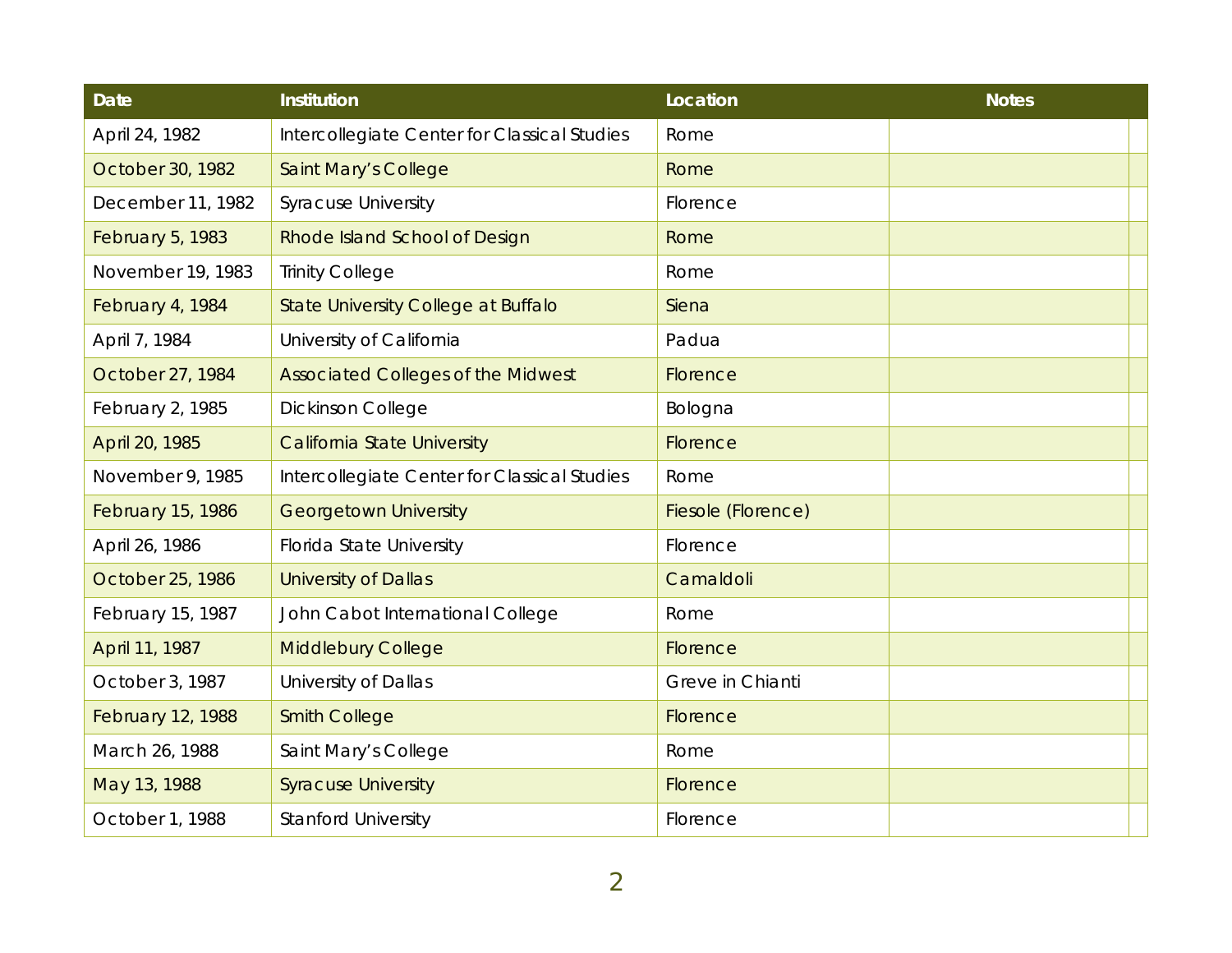| <b>Date</b>              | <b>Institution</b>                                  | Location                       | <b>Notes</b>            |
|--------------------------|-----------------------------------------------------|--------------------------------|-------------------------|
| <b>February 18, 1989</b> | Loyola University of Chicago                        | Rome                           |                         |
| April 15, 1989           | University of Michigan - University of<br>Wisconsin | Sesto Fiorentino<br>(Florence) |                         |
| October 7, 1989          | University of Notre Dame, School of<br>Architecture | Rome                           |                         |
| February 3, 1990         | University of Washington                            | Rome                           |                         |
| April 28, 1990           | University of Waterloo                              | Rome                           |                         |
| November 10, 1990        | Wake Forest University                              | Venice                         |                         |
| <b>January 26, 1991</b>  | The American Academy                                | Rome                           |                         |
| March 16, 1991           | California State University                         | Florence                       |                         |
| May 18, 1991             | The Vergilian Society of America                    | Cumae (Naples)                 |                         |
| October 5, 1991          | Intercollegiate Center for Classical Studies        | Rome                           |                         |
| December 7, 1991         | <b>Cleveland Institute of Art</b>                   | Florence                       |                         |
| February 8, 1992         | <b>Syracuse University</b>                          | Florence                       |                         |
| April 4, 1992            | Loyola University of Chicago                        | Rome                           |                         |
| October 3, 1992          | Florida State University                            | Florence                       |                         |
| December 5, 1992         | <b>Brown University</b>                             | Bologna                        |                         |
| February 6, 1993         | Rhode Island School of Design                       | Rome                           | European Honors Program |
| April 3,1993             | <b>Georgetown University</b>                        | Fiesole (Florence)             |                         |
| October 3, 1993          | University of Georgia                               | Cortona                        |                         |
| December 4, 1993         | Saint Mary's College                                | Rome                           |                         |
| February 19, 1994        | <b>Harding University</b>                           | Scandicci (Florence)           |                         |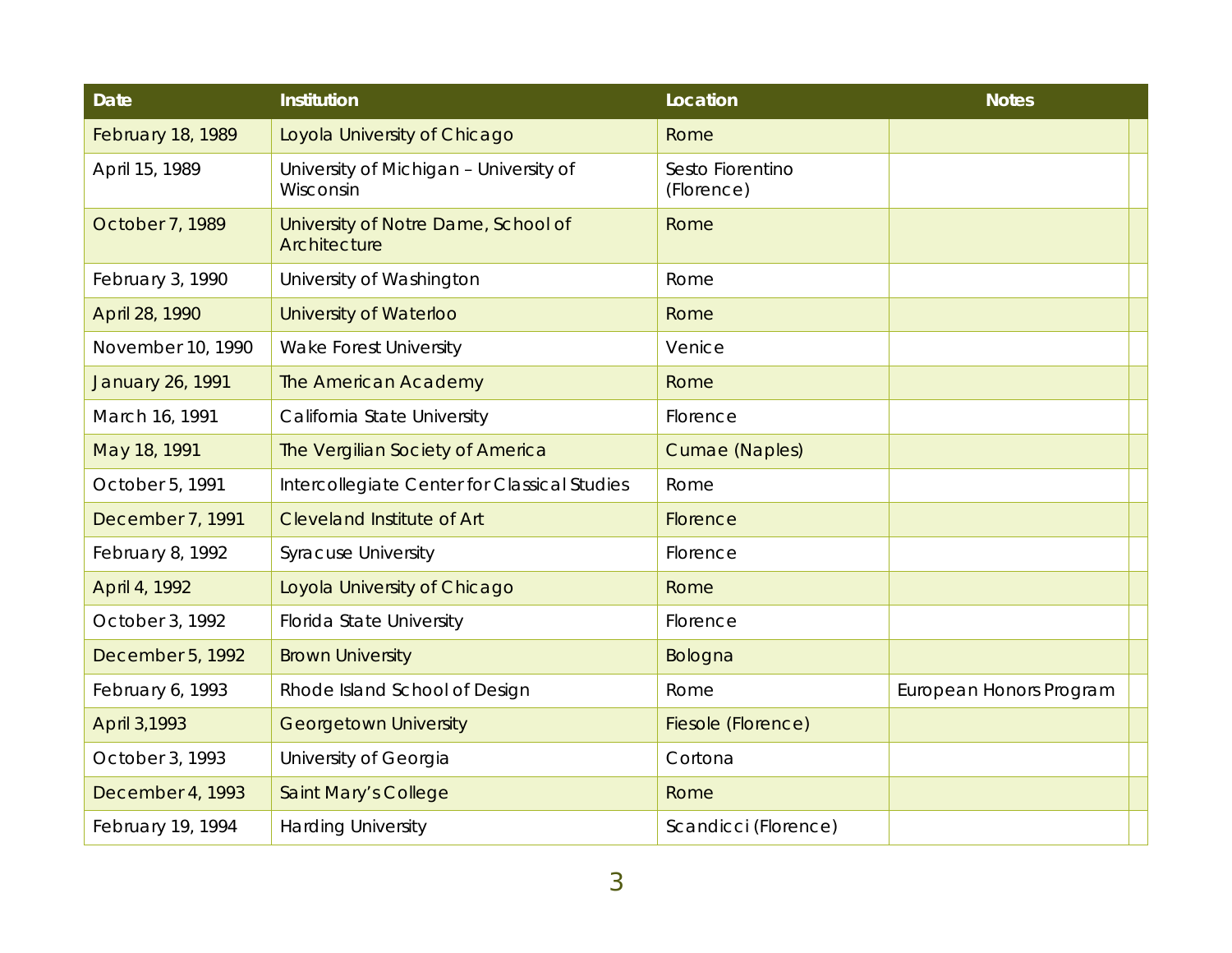| <b>Date</b>              | <b>Institution</b>                                  | Location                       | <b>Notes</b> |
|--------------------------|-----------------------------------------------------|--------------------------------|--------------|
| April 16, 1994           | The Rockefeller Foundation                          | Bellagio                       |              |
| October 1, 1994          | Temple University                                   | Rome                           |              |
| December 3, 1994         | <b>Middlebury College</b>                           | Florence                       |              |
| February 18, 1995        | University of California                            | Padua                          |              |
| April 22, 1995           | <b>University of Dallas</b>                         | Frattocchie (Rome)             |              |
| September 30, 1995       | Pepperdine University                               | Florence                       |              |
| December 2, 1995         | <b>Cornell University</b>                           | Rome                           |              |
| February 17, 1996        | <b>Johns Hopkins University</b>                     | Bologna                        |              |
| September 28, 1996       | St. John's University                               | Rome                           |              |
| December 7, 1996         | Gonzaga University                                  | Florence                       |              |
| <b>February 15, 1997</b> | <b>University of Notre Dame</b>                     | Rome                           |              |
| April 19, 1997           | <b>Richmond College</b>                             | Florence                       |              |
| October 4, 1997          | Sarah Lawrence College                              | Florence                       |              |
| December 6, 1997         | <b>Wake Forest University</b>                       | Venice                         |              |
| February 7, 1998         | <b>Trinity College</b>                              | Rome                           |              |
| April 25, 1998           | The Vergilian Society of America                    | Cumae (Naples)                 |              |
| October 3, 1998          | <b>John Cabot University</b>                        | Rome                           |              |
| December 12, 1998        | University of Waterloo                              | Rome                           |              |
| February 6, 1999         | University of Michigan - University of<br>Wisconsin | Sesto Fiorentino<br>(Florence) |              |
| May 22, 1999             | California State University                         | Florence                       |              |
| October 9, 1999          | <b>Bowling Green State University</b>               | Florence                       |              |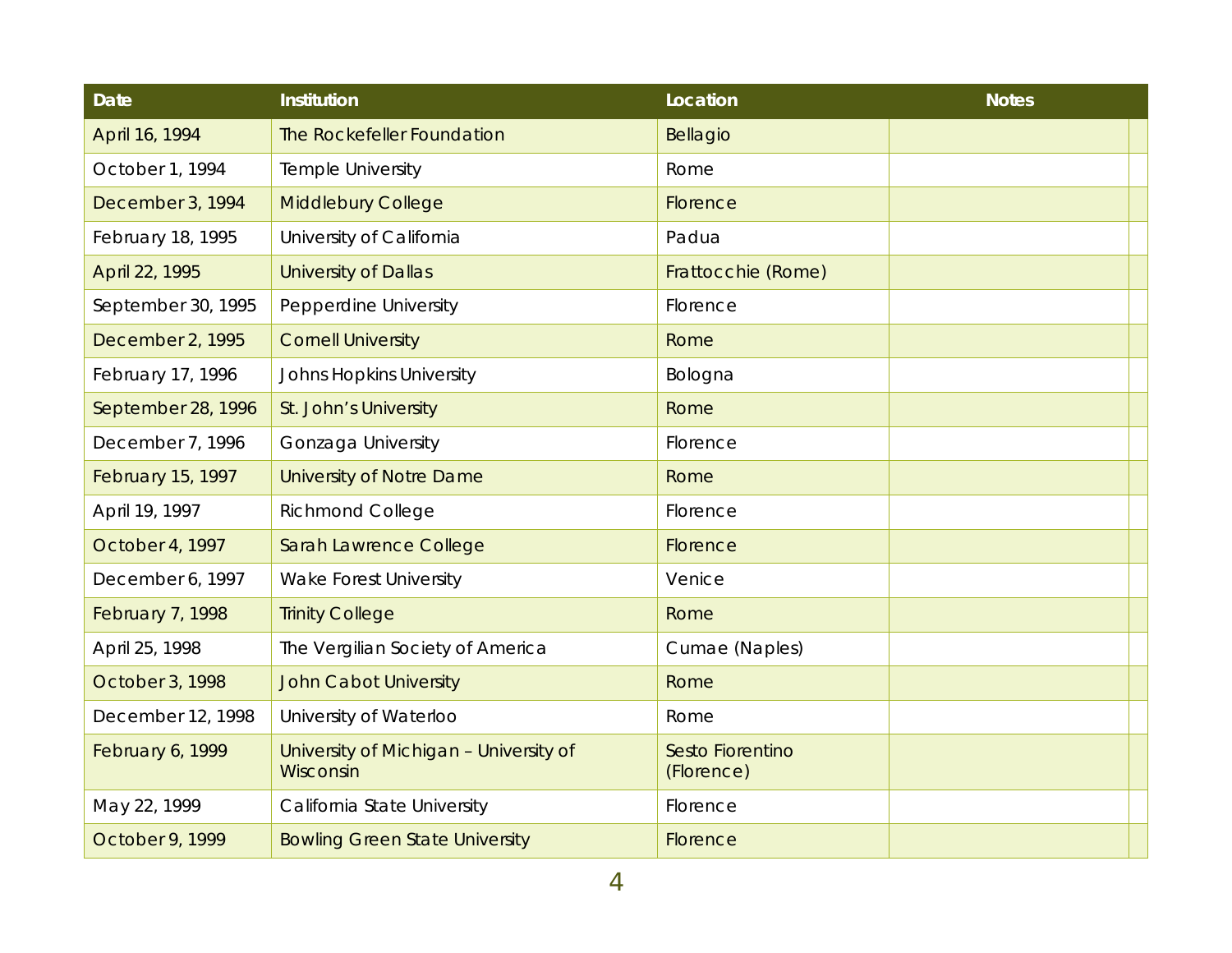| <b>Date</b>              | <b>Institution</b>                                              | Location | <b>Notes</b>                                  |
|--------------------------|-----------------------------------------------------------------|----------|-----------------------------------------------|
| December 4, 1999         | American Heritage Association                                   | Macerata |                                               |
| February 5, 2000         | Intercollegiate Center for Classical Studies                    | Rome     |                                               |
| April 8, 2000            | Associated Colleges of the Midwest                              | Florence |                                               |
| October 5-8, 2000        | Symposium "Educating in Paradise"                               | Florence | The symposium replaced<br>the regular meeting |
| December 2, 2000         | Pennsylvania State University                                   | Rome     |                                               |
| <b>February 10, 2001</b> | <b>Clemson University</b>                                       | Genoa    |                                               |
| April 21, 2001           | Pitzer College                                                  | Parma    |                                               |
| October 6, 2001          | The American Academy                                            | Rome     |                                               |
| December 1, 2001         | <b>Dickinson College</b>                                        | Bologna  |                                               |
| <b>February 9, 2002</b>  | <b>University of Arkansas</b>                                   | Rome     |                                               |
| April 20, 2002           | New York University                                             | Florence |                                               |
| October 5, 2002          | <b>Fashion Institute of Technology</b>                          | Florence | New Directors' orientation<br>on October 4    |
| December 7, 2002         | Arcadia University                                              | Perugia  |                                               |
| <b>February 7, 2003</b>  | <b>Roger Williams University</b>                                | Florence |                                               |
| April 4, 2003            | University of St. Thomas                                        | Rome     |                                               |
| September 8, 2003        | Saint Mary's College                                            | Rome     |                                               |
| October 4, 2003          | University of Washington                                        | Rome     | New Directors' orientation<br>on October 3    |
| December 13, 2003        | <b>James Madison University</b>                                 | Florence |                                               |
| February 7, 2004         | Institute for the International Education of<br><b>Students</b> | Milan    |                                               |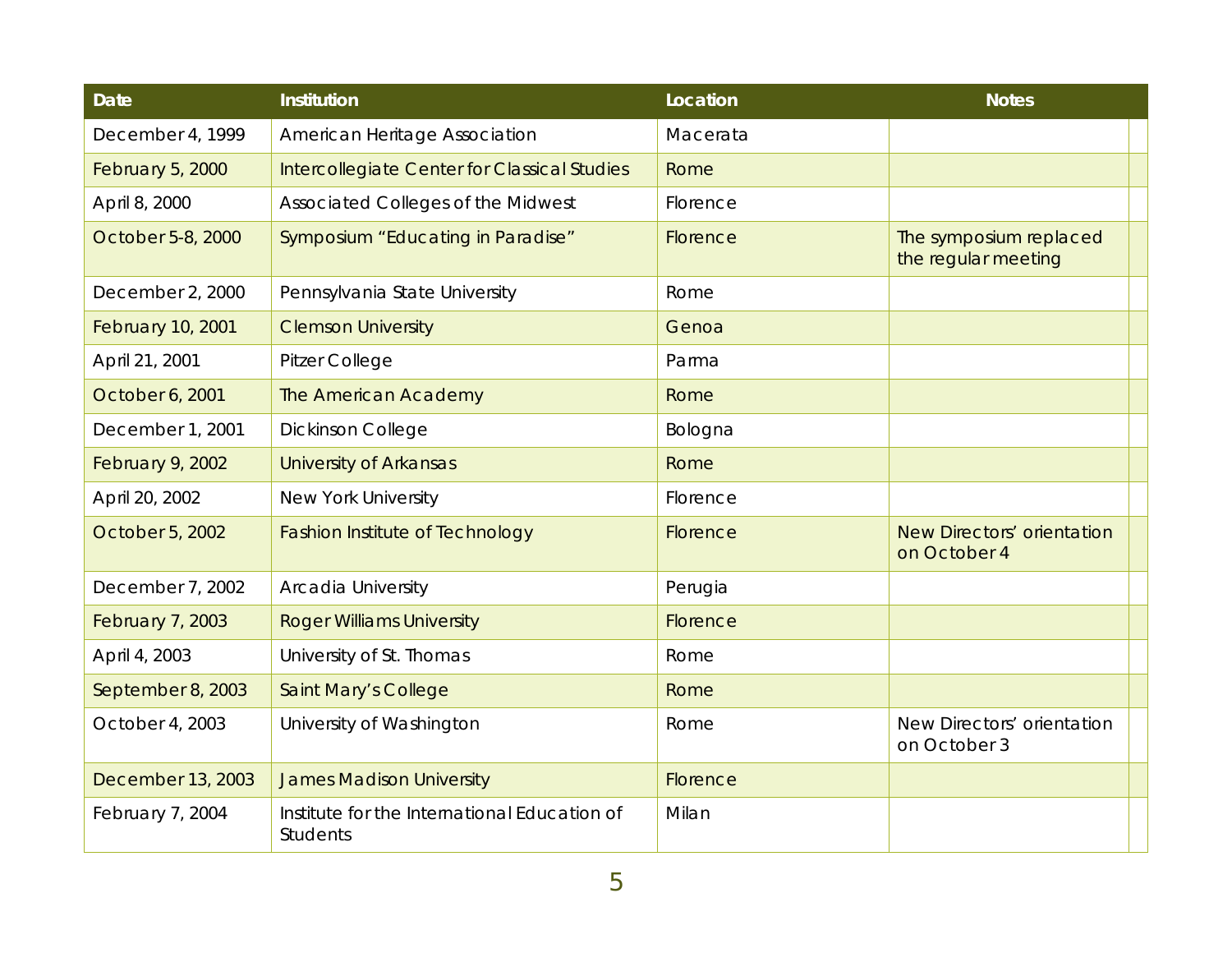| <b>Date</b>       | <b>Institution</b>                              | Location             | <b>Notes</b>                               |
|-------------------|-------------------------------------------------|----------------------|--------------------------------------------|
| April 3, 2004     | <b>Cornell University</b>                       | Rome                 |                                            |
| October 2, 2004   | Kent State University                           | Florence             | New Directors' orientation<br>on October 1 |
| December 11, 2004 | <b>Smith College</b>                            | Florence             |                                            |
| February12, 2005  | Iowa State University                           | Rome                 |                                            |
| April 16, 2005    | <b>Florida State University</b>                 | Florence             |                                            |
| October 8, 2005   | <b>Syracuse University</b>                      | Florence             | New Directors' orientation<br>on October 7 |
| December 3, 2005  | <b>Harding University</b>                       | Scandicci (Florence) |                                            |
| February 11, 2006 | University of Dallas                            | Frattocchie (Rome)   |                                            |
| April 7, 2006     | <b>Fairfield University</b>                     | Siracusa             |                                            |
| October 7, 2006   | <b>Duquesne University</b>                      | Rome                 | New Directors' orientation<br>on October 6 |
| December 2, 2006  | Gordon College and the University of<br>Arizona | Orvieto              |                                            |
| February 10, 2007 | Gonzaga University                              | Florence             |                                            |
| April 21, 2007    | <b>Auburn University</b>                        | Ariccia              |                                            |
| October 6, 2007   | Rhode Island School of Design                   | Rome                 |                                            |
| December 1, 2007  | <b>Boston University</b>                        | Padua                |                                            |
| February 16, 2008 | The Catholic University of America              | Rome                 |                                            |
| April 19, 2008    | University of Oregon-AHA International          | Macerata             |                                            |
| October 4, 2008   | Middlebury College                              | Florence             |                                            |
| December 13, 2008 | <b>Wake Forest University</b>                   | Venice               |                                            |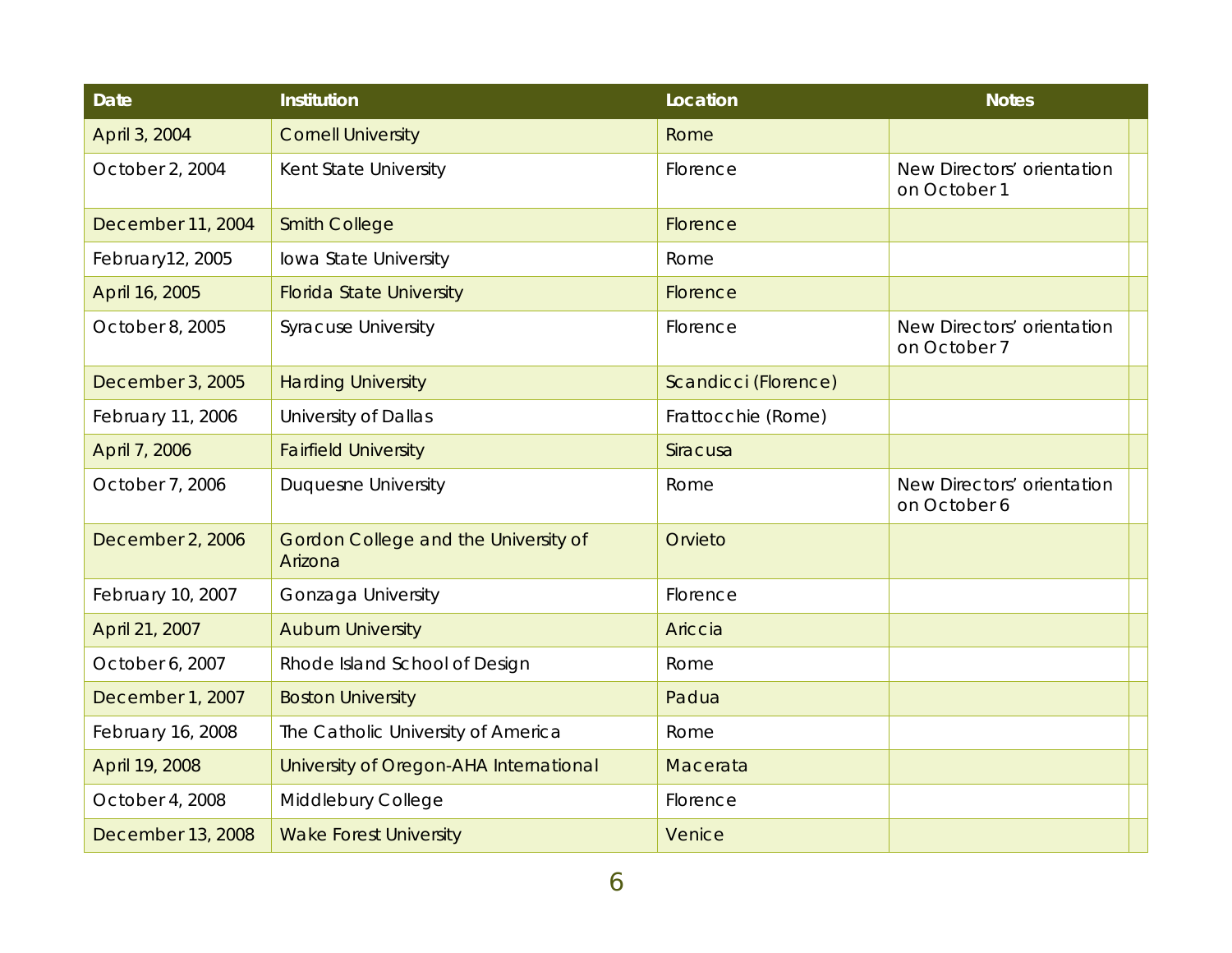| <b>Date</b>       | <b>Institution</b>                          | Location                | <b>Notes</b>                               |
|-------------------|---------------------------------------------|-------------------------|--------------------------------------------|
| February 14, 2009 | Philadelphia University                     | Milan                   |                                            |
| June 13, 2009     | <b>John Cabot University</b>                | Rome                    |                                            |
| October 3, 2009   | University of Connecticut                   | Florence                |                                            |
| December 5, 2009  | <b>Indiana University</b>                   | Bologna                 |                                            |
| February 13, 2010 | Hobart and William Smith Colleges           | Rome                    |                                            |
| April 17, 2020    | <b>Arcadia University</b>                   | Perugia                 |                                            |
| October 2, 2010   | University of New Haven                     | Rome                    |                                            |
| December 4, 2010  | <b>CIEE Italia</b>                          | Ferrara                 |                                            |
| February 12, 2011 | Monash University                           | Prato                   |                                            |
| April 16, 2011    | <b>Bowling Green State University</b>       | Florence                |                                            |
| October 8, 2011   | Richmond - The Rome Center                  | Rome                    |                                            |
| December 3, 2011  | University of Maryland - Vesuvian Institute | Castellammare di Stabia |                                            |
| February 11, 2012 | <b>IES Roma</b>                             | Rome                    |                                            |
| April 21, 2012    | <b>Georgetown University</b>                | Fiesole (Florence)      |                                            |
| July 20, 2012     | Saint Mary's College                        | Rome                    | Special LFMO Meeting                       |
| October 6, 2012   | <b>Fairfield University</b>                 | Florence                |                                            |
| December 1, 2012  | St. Mary's College of Maryland              | Alba                    |                                            |
| February 9, 2013  | <b>Boston University</b>                    | Padua                   |                                            |
| April 13, 2013    | University of Arkansas                      | Rome                    |                                            |
| October 5, 2013   | <b>Syracuse University</b>                  | Florence                | New Directors' orientation<br>on October 4 |
| December 7, 2013  | <b>Brigham Young University</b>             | Siena                   |                                            |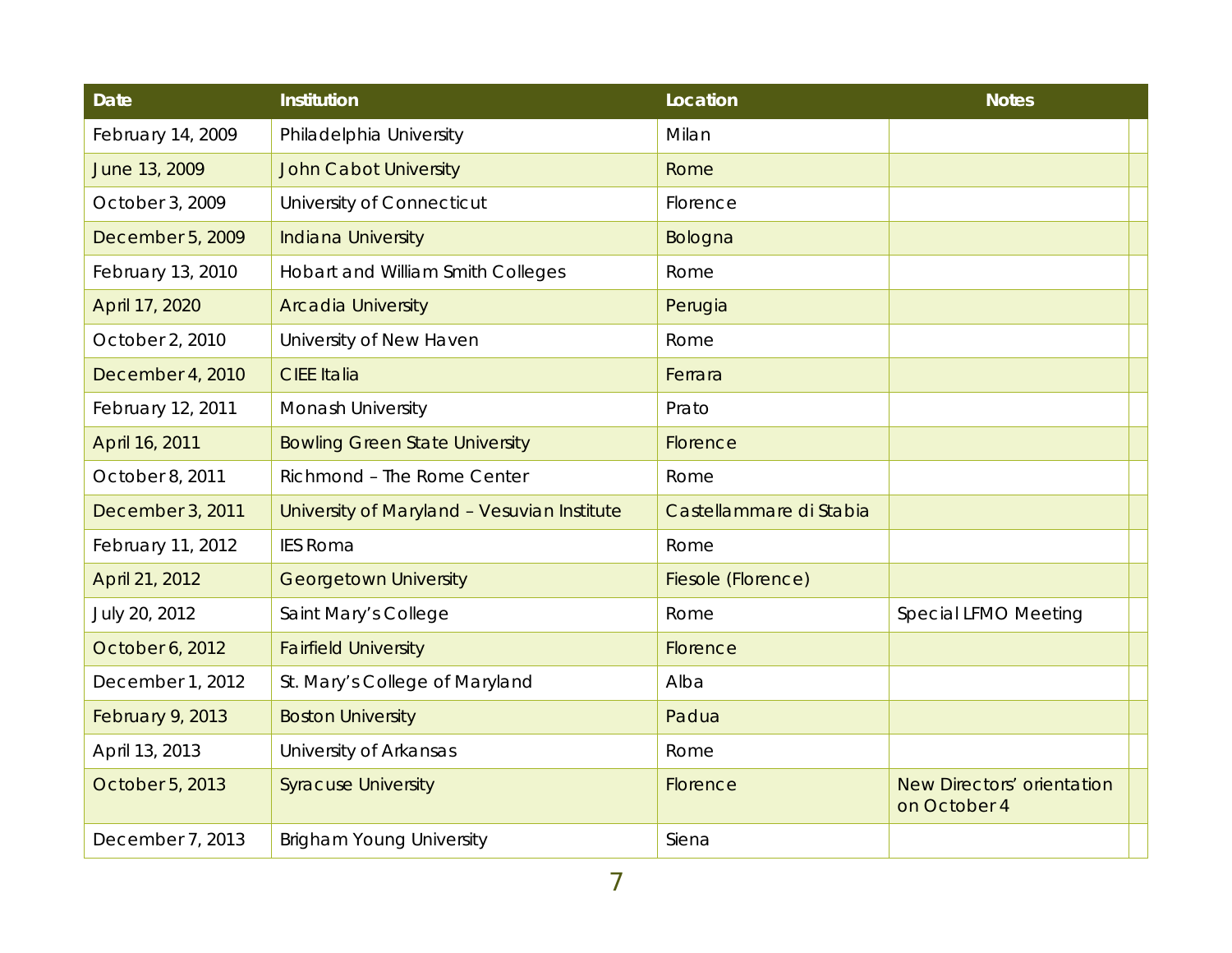| <b>Date</b>              | <b>Institution</b>                         | Location             | <b>Notes</b>                               |
|--------------------------|--------------------------------------------|----------------------|--------------------------------------------|
| February 8, 2014         | University of Illinois at Urbana-Champaign | Rome                 |                                            |
| April 5, 2014            | <b>Dickinson College</b>                   | Bologna              |                                            |
| October 4, 2014          | The Catholic University of America         | Rome                 | New Directors' orientation<br>on October 3 |
| December 6, 2014         | Siena College                              | Siena                |                                            |
| <b>February 13, 2015</b> | University of Iowa                         | <b>Asolo</b>         |                                            |
| April 17, 2015           | American University of Rome                | Rome                 |                                            |
| October 3, 2015          | Pennsylvania State University              | Florence             |                                            |
| December 4, 2015         | Intercollegiate Center                     | Rome                 |                                            |
| <b>February 12, 2016</b> | The University of Notre Dame               | Rome                 |                                            |
| April 16, 2016           | <b>Harding University</b>                  | Scandicci (Florence) |                                            |
| October 1, 2016          | <b>Kent State University</b>               | Florence             |                                            |
| December 3, 2016         | University of Oklahoma                     | Arezzo               |                                            |
| <b>February 10, 2017</b> | <b>Spring Hill College</b>                 | Bologna              |                                            |
| April 8, 2017            | <b>Cornell University</b>                  | Rome                 |                                            |
| October 7, 2017          | <b>University of Mary</b>                  | Rome                 |                                            |
| December 1, 2017         | Kent State University                      | Florence             |                                            |
| February 2, 2018         | <b>Brown University</b>                    | Bologna              |                                            |
| April 14, 2018           | <b>Fairfield University</b>                | Florence             |                                            |
| October 6, 2018          | <b>John Cabot University</b>               | Rome                 |                                            |
| December 14, 2018        | University of Massachusetts                | Siena                |                                            |
| February 8, 2019         | <b>University of Georgia</b>               | Cortona              |                                            |